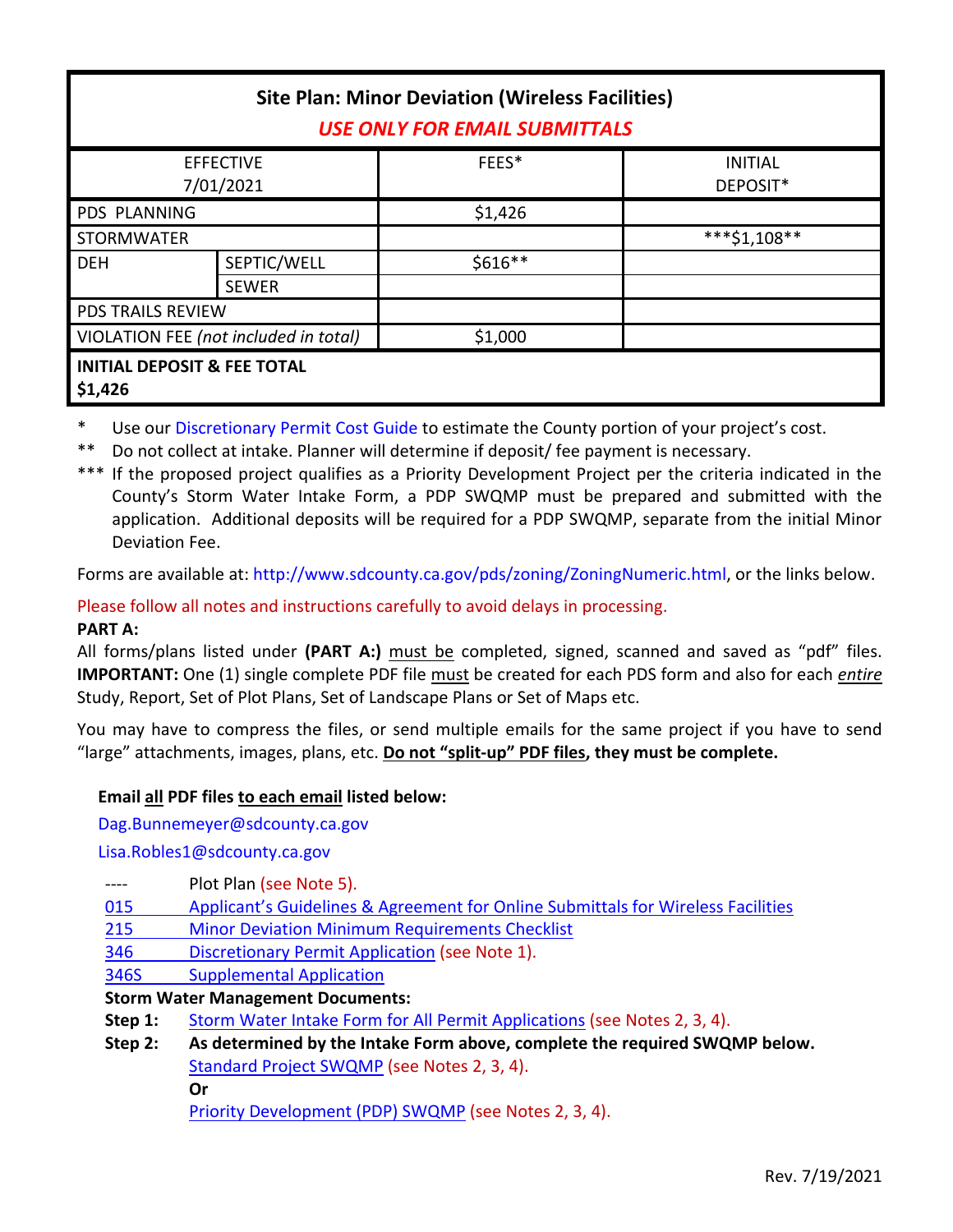## **PART B:**

**All items listed below are for your information only. Please do not submit these forms.**

- 090 [Minimum Plot Plan Information](http://www.sdcounty.ca.gov/pds/docs/pds090.pdf)
- 209 [Defense and Indemnification Agreement FAQs](http://www.sdcounty.ca.gov/pds/zoning/formfields/PDS-PLN-209.pdf)
- [906 Signature Requirements](http://www.sdcounty.ca.gov/pds/zoning/formfields/PDS-PLN-906.pdf)

#### **NOTES:**

#### 1. **IMPORTANT:**

A Registered Property Owner **MUST SUBMIT** a **Signed Letter of Authorization** for an Agent if; An Authorized Agent signs the PDS-346 form and is not the registered owner of the parcel.

- Or, the parcel is owned by two or more registered owners.
- Or, not all of the registered owners are signing the PDS-346 form.
- Or, the Authorized Agent is not the Financially Responsible Party.
- Or, the parcel is owned by a Corporation.

#### **ADDITIONALLY:**

Financially Responsible Party **MUST SIGN** form PDS-126. Financially Responsible Party **INFORMATION MUST MATCH EXACTLY** on form PDS-126 Authorized Agent **may sign** form PDS-346 **ONLY IF ATTACHED** to a **Signed Letter of Authorization.**

- 2. Files CANNOT have any security restrictions or passwords. Please name each PDF file based on the "Title or PDS Form Number" of document being submitted (examples: Plot Plan, PDS-015, PDS-215, PDS-346, Storm Water Intake Form, Standard SWQMP, or PDP SWQMP).
- 3. The Storm Water Intake Form determines whether a project requires a Standard SWQMP or Priority Development Project (PDP) SWQMP. These forms and documents must be submitted as PDF files on the USB Flash Drive and have all required signatures.
- 4. One (1) single complete PDF file must be created for each PDS Form and also for each entire Study, Report, Set of Plot Plans, Set of Landscape Plans or Set of Maps etc. Do not "split-up" files, they must be complete.
- 5. Plot Plans, Elevation Drawings, etc. (must be at least 11" x 17"). Plot Plans must be drawn in standard engineer's scale.
- 6. Provide on the plot plans a summary table and square footages of all existing and proposed structures/ uses.
- 7. Provide a detailed description of proposed Minor Deviation.
- 8. If project is a violation, plans must have Code Compliance Officer's stamp before accepting the application.
- 9. **Create and Print on the Plot Plans a Cumulative Change Table** (*see next page*). Indicate proposed change in percentage (%). Any changes of 10% or less, requires approval of a Minor Deviation. Any changes of more than 10%, requires approval of a Modification of the approved discretionary permit.